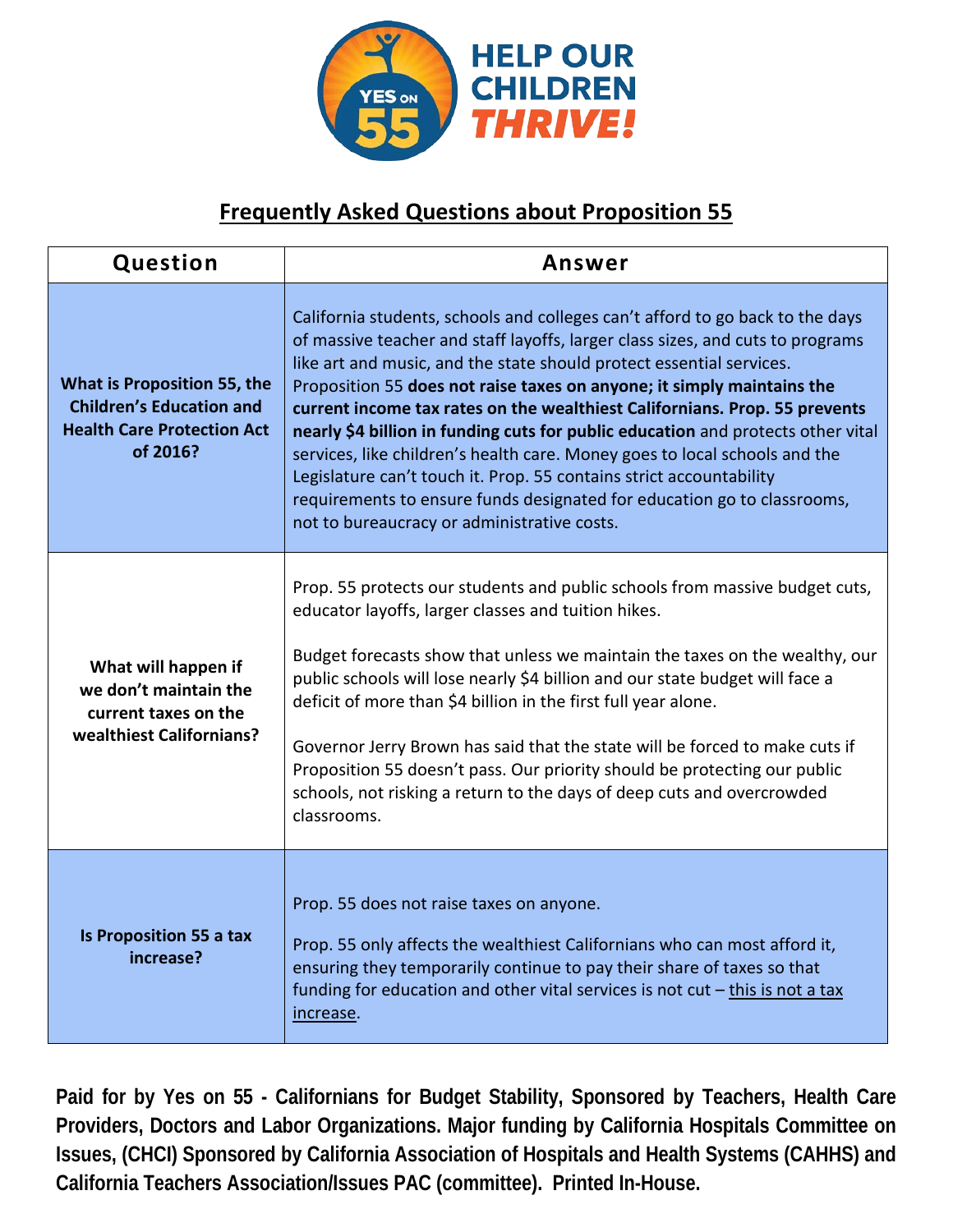| <b>Is Proposition 55 an</b><br>extension of Proposition 30,<br>which passed in 2012?                  | Yes, Prop. 55 temporarily extends the income tax rates on the wealthiest<br>Californians created under Prop. 30 in order to maintain funding for<br>education and health care. However, the quarter-cent sales tax increase will<br>expire as planned in 2016.<br>By temporarily maintaining the tax rates on the wealthiest, we will stop the<br>state from going back to the days of massive educator layoffs, larger class<br>sizes, and cuts to programs like art and music, while also protecting vital<br>services, like health care for children.                                                          |
|-------------------------------------------------------------------------------------------------------|-------------------------------------------------------------------------------------------------------------------------------------------------------------------------------------------------------------------------------------------------------------------------------------------------------------------------------------------------------------------------------------------------------------------------------------------------------------------------------------------------------------------------------------------------------------------------------------------------------------------|
| Why is this funding so<br>important to our schools?                                                   | California public school funding was cut to the bone during the recession,<br>with more than 50,000 educator layoffs, programs eliminated, and larger<br>classes. Public schools and colleges are just starting to recover from these<br>cuts, and unless we pass Prop. 55 to maintain the current income tax rates<br>on wealthiest Californians, our schools will lose nearly \$4 billion a year. We<br>cannot go back to the days of devastating budget cuts that hurt our children.                                                                                                                           |
| Will this address the<br>teacher shortage our<br>schools are facing?                                  | There is no question California is facing a severe teacher shortage. The state<br>needs to hire more than 22,000 teachers this school year alone, and there is<br>still a need to hire school employees like library aides, bus drivers and<br>custodians.<br>Funding from Prop. 55 will give local school districts the money they need to<br>hire quality teachers and school employees, and to reduce class sizes for our<br>students.                                                                                                                                                                         |
| <b>Will Proposition 55 expand</b><br>health care coverage for<br>low-income children and<br>families? | Yes, if certain budgetary requirements are met, the initiative will provide up<br>to \$2 billion annually in funds to improve access to health care for low-<br>income children and their families under the Medi-Cal program.<br>This measure helps low-income families with children get the care they need,<br>especially preventative care, which keeps kids healthier and saves California<br>money in the long run. Prop. 55 will help low-income children come to<br>school healthy and ready to learn - because everyone deserves access to<br>quality health care, not just the wealthiest Californians. |
| Are there any accountability<br>requirements? How do we<br>know how the money is<br>spent?            | Yes, Prop. 55 contains strict accountability and transparency requirements to<br>ensure funds designated for education go to classrooms, not to bureaucracy<br>or administrative costs.<br>Prop. 55 puts new revenue into a specific fund, the Education Protection<br>Account, to make sure the money goes to local schools. The Legislature can't<br>touch it.<br>Also, local school districts must separately identify how the funds are spent                                                                                                                                                                 |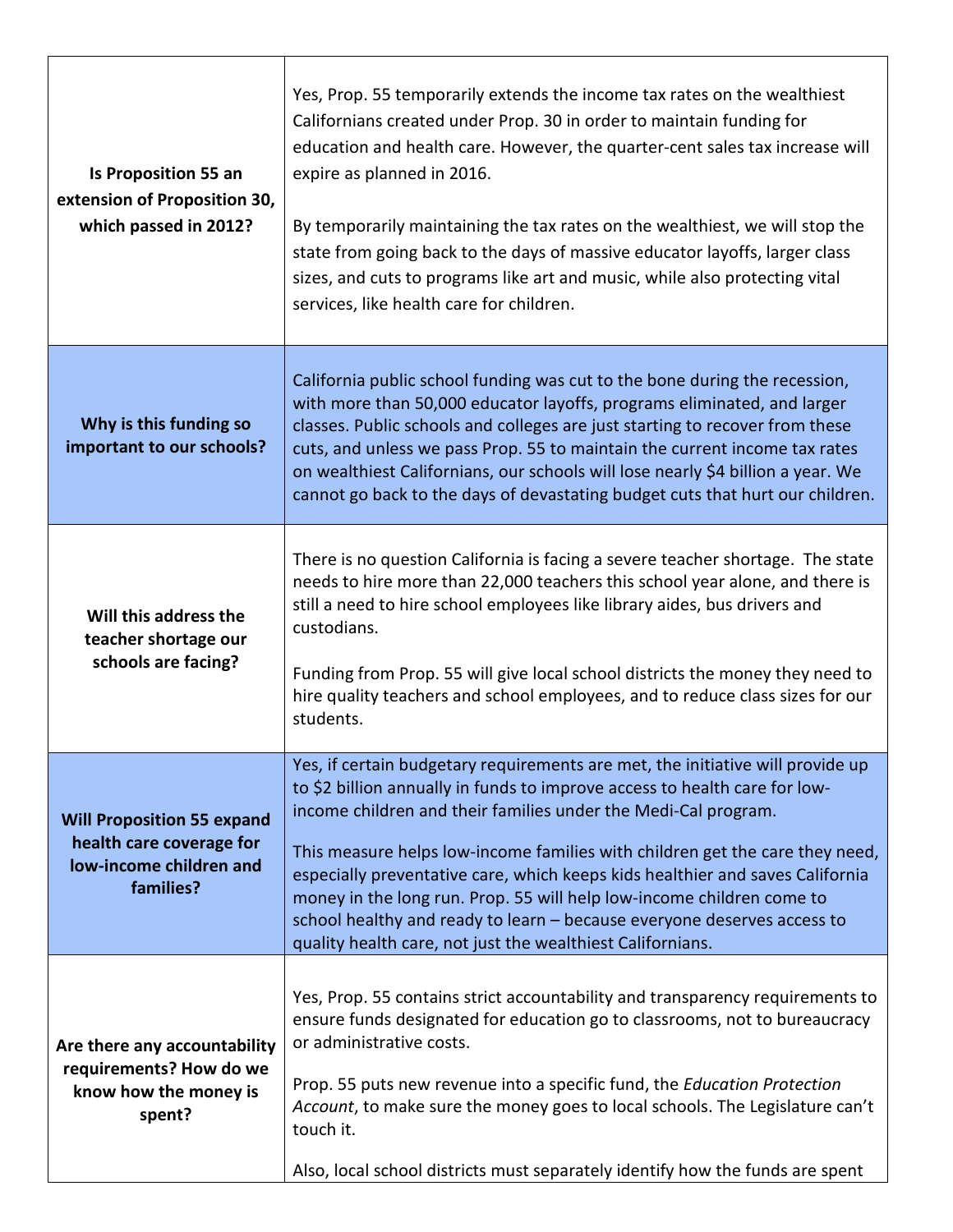|                                                                                                                                      | in their annual budgets and must post spending online to guarantee that<br>Californians know exactly how and where funds are spent. Local districts are<br>also subject to independent local audits.<br>Further accountability is provided through www.trackprop30.ca.gov, which<br>allows the public to see how Prop. 30 funds have been spent.                                                                                                                                                                                                                                                                                                                                                                                                                                                                                          |
|--------------------------------------------------------------------------------------------------------------------------------------|-------------------------------------------------------------------------------------------------------------------------------------------------------------------------------------------------------------------------------------------------------------------------------------------------------------------------------------------------------------------------------------------------------------------------------------------------------------------------------------------------------------------------------------------------------------------------------------------------------------------------------------------------------------------------------------------------------------------------------------------------------------------------------------------------------------------------------------------|
| Are the taxes temporary?                                                                                                             | Yes, the current income tax rates on the wealthiest Californians would be<br>temporarily extended for 12 years.                                                                                                                                                                                                                                                                                                                                                                                                                                                                                                                                                                                                                                                                                                                           |
| <b>Does Proposition 55</b><br>continue the Prop 30 sales<br>tax increase?                                                            | Working, middle class families and small businesses will benefit as the<br>quarter-cent sales tax increase that was part of Prop. 30 expires as planned<br>at the end of this year.                                                                                                                                                                                                                                                                                                                                                                                                                                                                                                                                                                                                                                                       |
| How much revenue will<br>this initiative generate?                                                                                   | The initiative will generate an estimated \$8 billion per year on average.                                                                                                                                                                                                                                                                                                                                                                                                                                                                                                                                                                                                                                                                                                                                                                |
| Where do the revenues<br>from Proposition 55 go?                                                                                     | Every dollar of revenues from Proposition 55 must be spent on education<br>and on health care for low-income children and families. This is clearly<br>required in the initiative.<br>The revenues from Prop. 55 are put into the Education Protection Account.<br>Funds are first directed to K-12 schools (89%) and community colleges (11%).<br>Then, when the state's constitutional obligations to schools have been met<br>and the state budget is balanced, up to \$2 billion goes to fund access to<br>health care for low-income children and families.<br>By helping meet the state's obligation to schools and community colleges,<br>the initiative can free up funds to help the State prevent budget cuts,<br>maintain current funding levels for other General Fund programs, and invest<br>in the state's Rainy Day Fund. |
| Do the revenues from this<br>measure fund education<br>and the Prop. 98 guarantee<br>- the public education<br>spending requirement? | Yes, revenues will continue to be deposited into the Education Protection<br>Account, a dedicated fund that directs money to K-12 public schools and<br>community colleges.<br>By helping the state maintain and fund education, the state will then be<br>freed up to direct funds that would have otherwise been necessary for<br>education to vital services, like health care, higher education, the state's<br>Rainy Day Fund, and a balanced state budget.                                                                                                                                                                                                                                                                                                                                                                          |
| <b>Does Proposition 55 help</b><br>maintain a balanced<br>budget?                                                                    | Yes, this initiative has built-in flexibility that provides for relief in budget<br>emergencies.                                                                                                                                                                                                                                                                                                                                                                                                                                                                                                                                                                                                                                                                                                                                          |